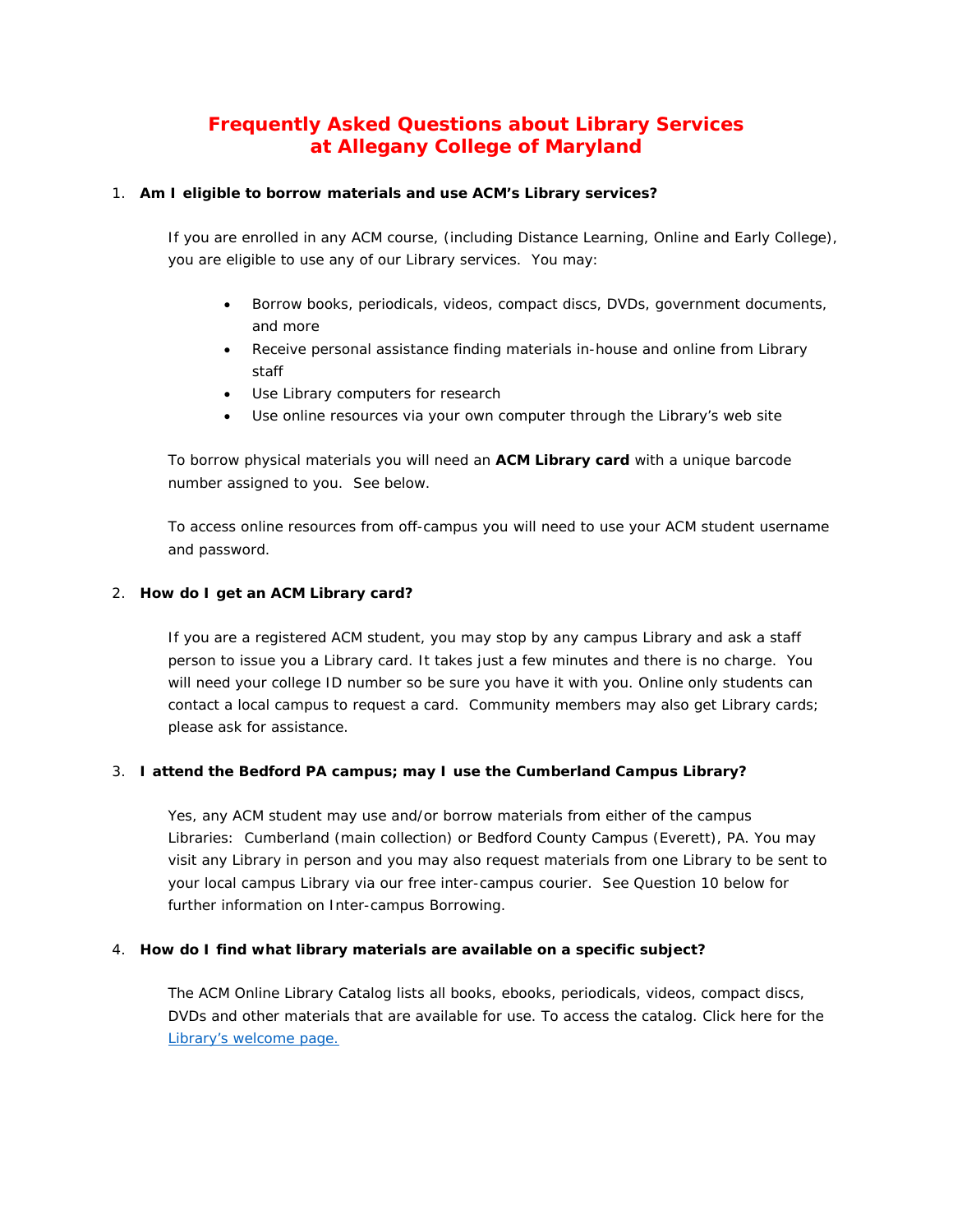Use the **Help tab** at the top of the page for instructions on how to use the search and other functions.

In addition to the online catalog, the library offers several online databases that include journal, magazine and newspaper articles as well as some reference books in ebook format.

For further information on databases, see question 14 below.

#### 5. **How do I locate the item once I find it in the online catalog?**

Once you identify an item in the catalog, click on the **Availability link** to the right of the title. A window will open with information on which campus owns the item, its call number and the status of the item. Books are shelved using the Library of Congress call numbers. Follow the shelving signs in the Library to locate the book on the shelf. For electronic items such as ebooks, just click on the link in the catalog record to go to the source. You might be required to enter your ACM login to authenticate yourself as a current student.

Of course, you may ask a Library staff member for assistance at any time.

### 6. **How long may I borrow a book or a video? Are there overdue fines?**

[Click here for Library Circulation policies](http://library.allegany.edu/polaris/custom/allegany/content/policies.aspx) for print and audiovisual materials.

Ebooks vary in lengths of borrowing times depending on the publisher.

#### **7. What is an Online Library Patron Account and how do I set one up?**

A patron account will allow you to:

- \*Get a list of all of your borrowed materials and due dates online
- \*Get a list of outstanding fines and charges
- \*Renew materials online
- \*Request materials from other campuses

To set up a Patron Account, you must first contact a Library staff member at your local campus Library to obtain a password.

### 8. **How to Access the Library Patron Account?**

- a. Go to the [Library's welcome page.](http://library.allegany.edu/polaris/)
- b. Click-on My Account and select an option from the drop-down menu.
- c. Enter your ACM library barcode number for the login.
- d. Enter your library password. If you have never created or if you forget your library password you will need to create a new one by contacting the ACM library staff.

#### 9. **How to Place a Request When an Item is Checked Out?**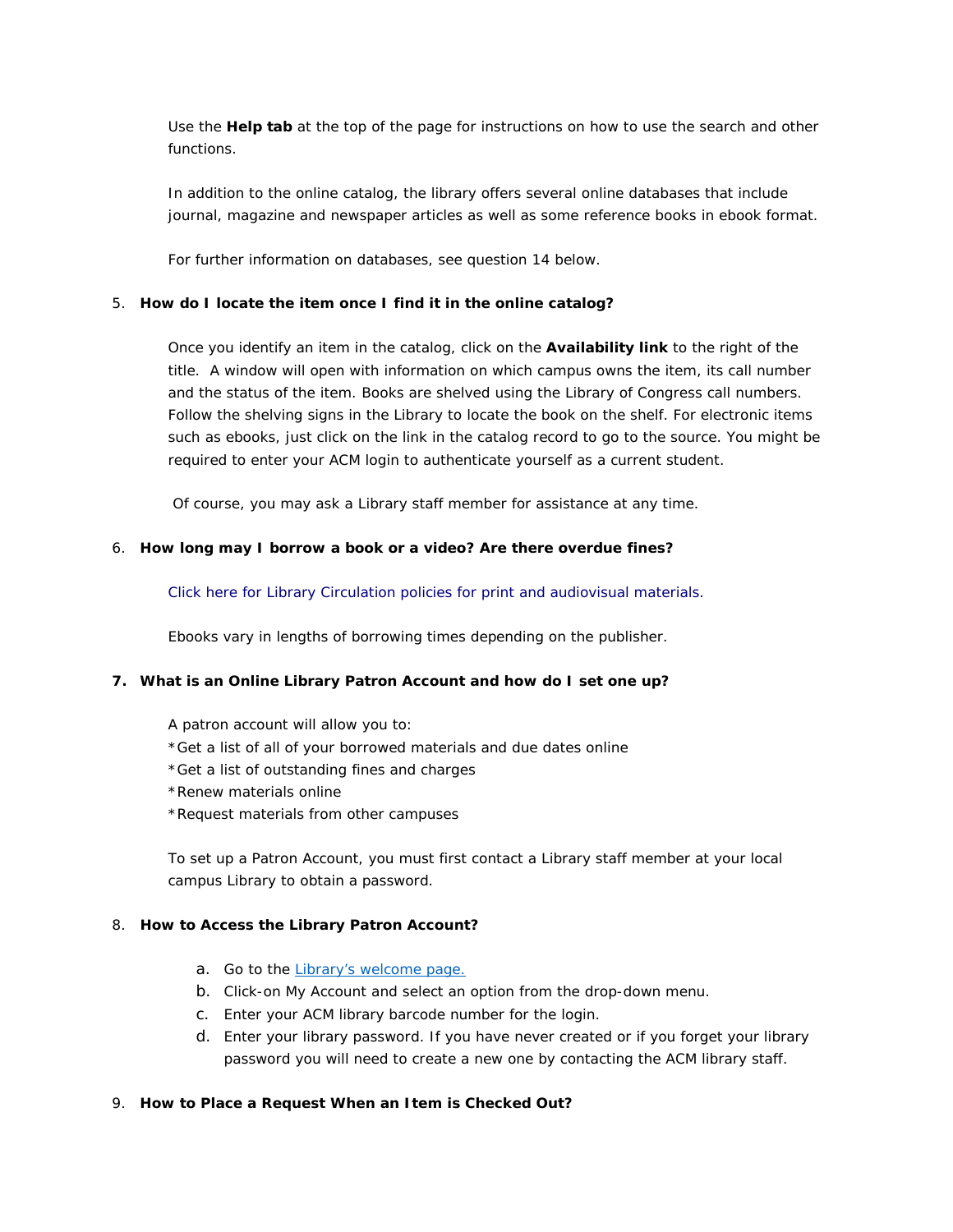- a. Go to the [Library's welcome page.](http://library.allegany.edu/polaris/)
- b. After you enter a search and select an item from the result list click-on the **Availability** command (located on the right side of the screen in a blue box.)
- c. Another screen will appear and it will give you the campus location, call number and the status (Example: "In Library," Out Due: 5/10/13)."
- d. If the item status is "Out (Due: 00/00/00)" you may place a request for the item.
- e. Click- on the X in the upper right corner.
- f. Click-on the **Place Request** command (located on the right side of the screen in a blue box.)
- g. Enter your Barcode Number of your ACM library card.
- h. Enter your password. If you forget your password, you will need to create a new one by contacting a member of the ACM library staff.
- i. Once you are on the Place Request screen, you must select the correct pickup library from the drop down list.
- j. Click-on **Submit Request.** You will be notified by email or telephone when your item is ready to be picked up.

# 10. **How to Place a Request When an Item is Only Available at Another Campus?**

- a. Go to the [Library's welcome page.](http://library.allegany.edu/polaris/)
- b. After you select an item from the search, click on the **Availability** command (located on the right side of the screen in a blue box.)
- c. Another screen will appear and it will give you the call number, campus location, status, and the type of material. If the item is available at another campus than where you plan on picking it up you may place a request.
- d. Click- on the X in the upper right corner to close the current window.
- e. Click- on the **Place Request** command (located on the right side of the screen in a blue box.)
- f. Enter your Barcode Number of your ACM library card.
- g. Enter your password. If you forget your password, you will need to create a new one by contacting a member of the ACM library staff. Once you are on the Place Request screen, you must select the correct pickup library from the drop down list.
- h. Click-on **Submit Request.** You will be notified by email or telephone when your item is ready to be picked up.

# 11. **What do I do if I cannot find a particular book in the online catalog?**

Please contact a library staff member who can assist you to locate the book from another library. You can also complete and submit the form [here](http://library.allegany.edu/polaris/custom/allegany/content/book_ill_form.aspx) and a staff member will contact you.

# 12. **How do I find non-print materials, such as videos, etc.?**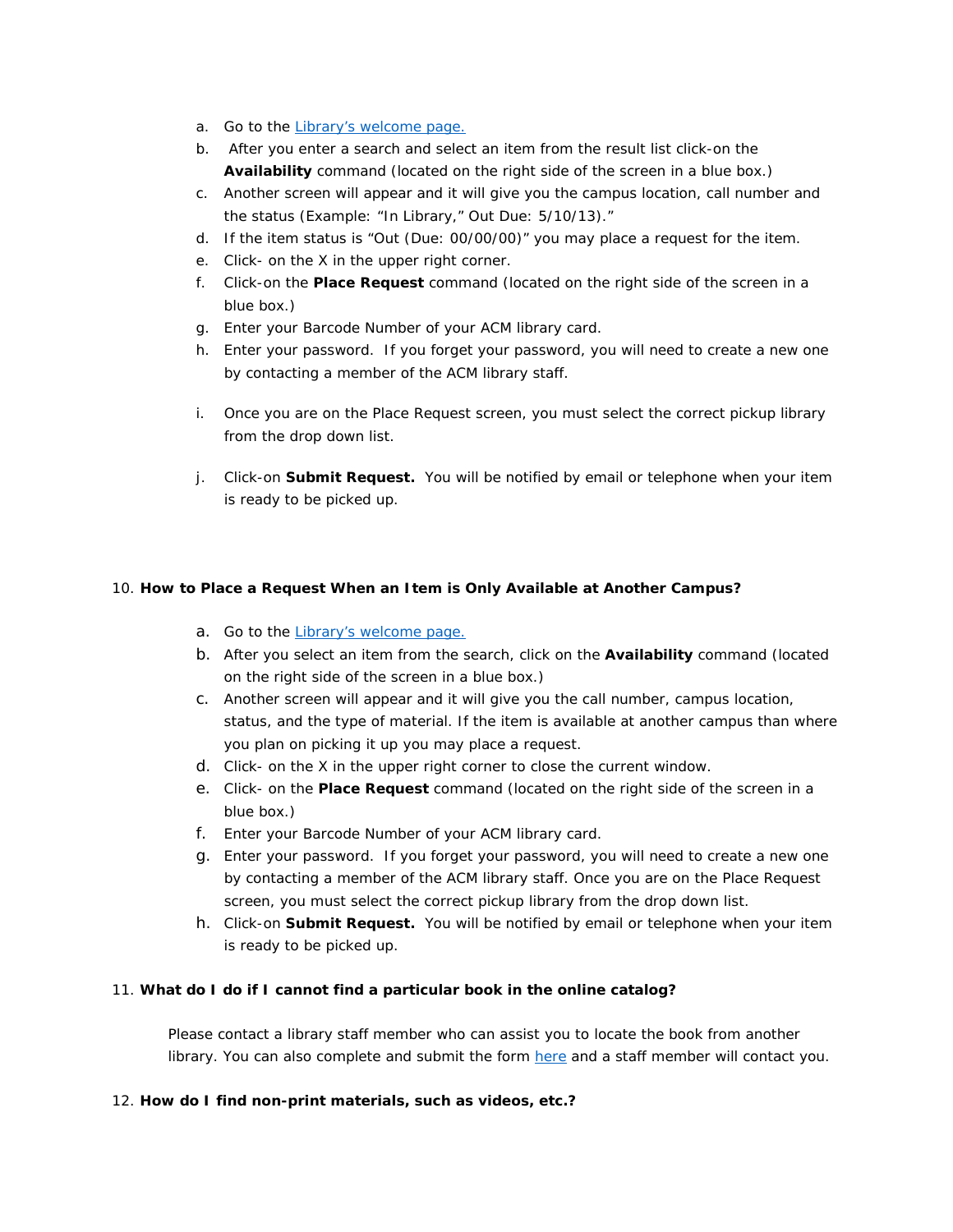Non-print materials are accessible in two ways:

Materials such as DVDs are cataloged the same way as books and can be located in the online catalog. If you wish to search ONLY for DVDs, for example, you may limit your search by clicking on the drop-down menu on the "Limit by" box or narrow your search using the links on the left. Click the Help link at the top for search instructions or ask for assistance.

The Library has also recently begun subscribing to **Films On Demand**, an online database of streaming videos that are accessible from off-campus as well. To search or browse the collection click [here.](http://fod.infobase.com.eproxy.allegany.edu/PortalPlayLists.aspx?wid=95153)

#### 13. **How do I find out what printed magazines and journals the Library subscribes to?**

A list of all printed periodicals each campus library subscribes to can be found by clicking here: [Periodicals List.](http://library.allegany.edu/polaris/custom/allegany/content/docs/2017%20ACM%20Library%20Periodicals%20List.pdf) Please also note that many more full-text articles are available via the Online Databases. See the question below on finding articles.

### 14. **How do I find articles in magazines or journals on specific subjects?**

The best way to locate articles on a subject you are researching is to use the Online Databases. These are online indexes to articles from thousands of magazines, scholarly/peerviewed journals, newspapers, research reports and government documents. In many cases, the entire article is also available online. Click on the link to access the Online Databases list at the top or on the left on the Library main page, then select the appropriate database you would like to search. [A listing of databases by subject](http://library.allegany.edu/polaris/custom/allegany/content/db_by_subject.aspx) is also available.

If you are accessing the databases from off-campus you might be required to use your ACM username and password (the same login that you use for Blackboard or Webadvisor) to authenticate yourself as an ACM student

For instructions, tips and advice see our [Quickie Guide to Using Databases](http://library.allegany.edu/polaris/custom/allegany/content/how-to-use-databases.pdf) or ask a librarian for help.

# 15. **I found a reference to an article in an online database, but the entire article (full-text) is not there. How do I get a copy?**

Please contact a library staff member who can assist you to locate the full-text article from another resource. You can also complete the form available [here](http://library.allegany.edu/polaris/custom/allegany/content/article_ill_form.aspx) and submit it. A member of the library staff will contact you.

#### 16. **How do I contact the Library staff to ask for help?**

You are encouraged to ask for assistance from any Library staff person, in-person or by email or phone. You may email a question to [libraryhelp@allegany.edu](mailto:libraryhelp@allegany.edu)